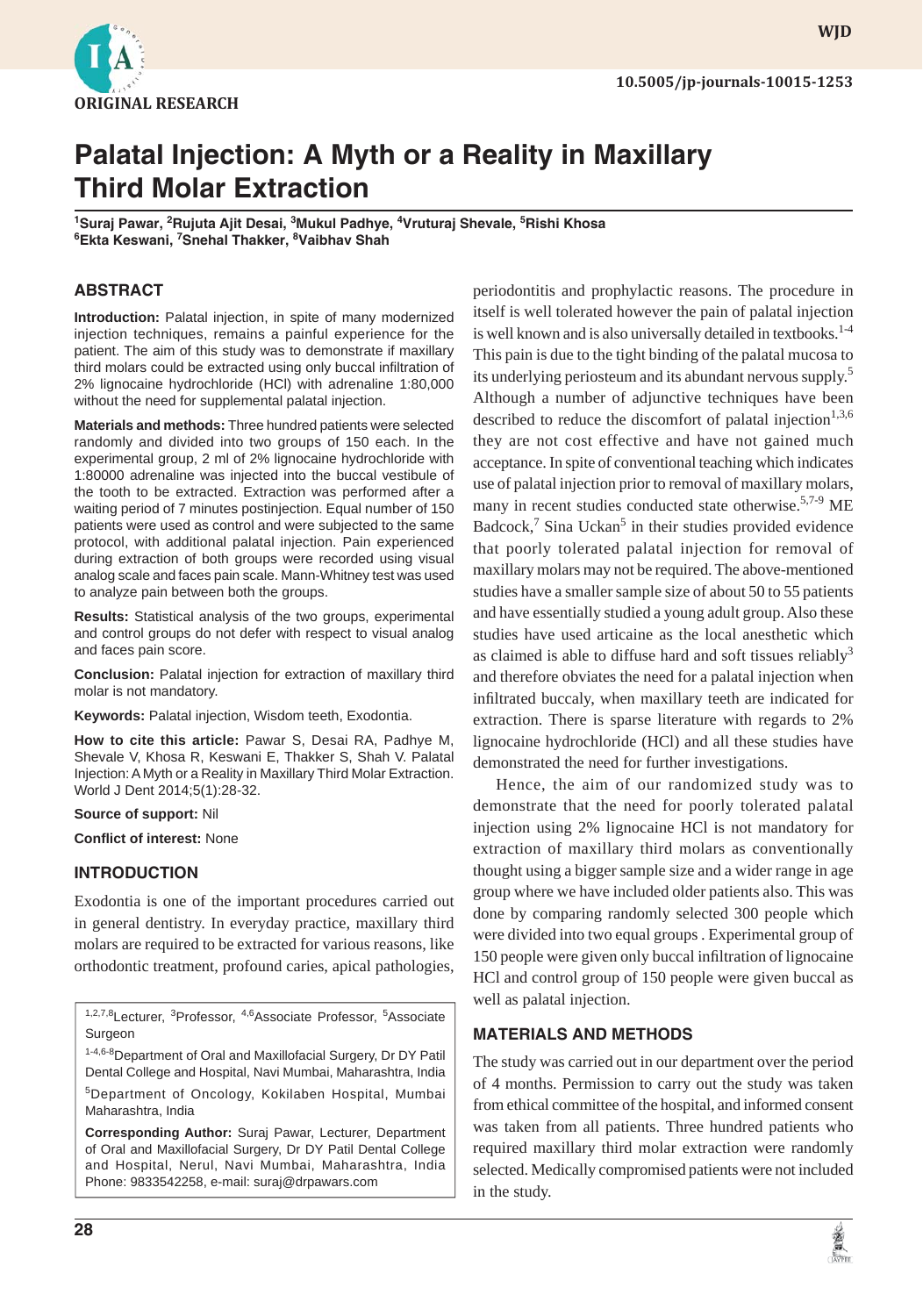*Palatal Injection: A Myth or a Reality in Maxillary Third Molar Extraction*

They were divided into two groups: experimental and control groups, equally to eliminate bias. Control group received the conventional buccal infiltration followed by palatal injection. Experimental group received buccal infiltration only. Lignocaine HCl with 1:80000 adrenaline was used in standard 2 ml syringes. 1.5 ml was injected in buccal sulcus in both the groups. 0.4 to 0.5 ml of anesthetic solution was infiltrated in palate in the control group. After an interval of 7 minutes to allow for the anesthetic effect, teeth were extracted using buccal manipulation only with straight coupland elevator. Only erupted maxillary molars were extracted in our study. No suturing was done.

If an unacceptable level of pain or discomfort was experienced during extraction a further 2 ml of lignocaine 2% with adrenaline was injected initially as a second maxillary buccal infiltration and if the pain still persisted palatal injection was administered and recorded. Our study included provision to abort the trial if greater than 10% of patients required palatal injections for comfortable extraction.

Pain experienced during extraction for both groups were recorded using visual analog scale (VAS) and faces pain scale (FPS). For VAS zero was considered as no pain and 10 being maximum pain. In case of FPS zero was recorded as no pain and 5 as maximum imaginable pain. FPS score was assessed from patients facial countenance by a single operator to avoid bias and VAS scale was recorded by the patient themselves after careful explanation about the scoring to the patient. The results were analyzed using statistical package for social sciences, SPSS version 15.0.

Descriptive statistics, like standard deviation and frequency, were calculated for age and gender. Mann-Whitney test was used to analyze pain between both groups. p-value of less than 0.05 was considered significant.

# **RESULTS**

Three hundred patients took part in this study. Out of 150 patients in the experimental group, 74 were females and 76 were males and, out of 150 patients in the control group, 72 were females and 78 were males. In both the groups, minimum age was 17 and maximum age around 73.

Frequency and percentage of VAS and FPS for better understanding is given in Table 1.

According to the VAS scale, three patients experienced severe pain in the experimental group that is the group where palatal injection was not given of the total 150 patients and these patients required second buccal infiltration. Fifteen patients experienced slightly more pain than the control group but whether these results were statistically significant was checked by Mann-Whitney test. According to statistical analysis, there is one independent variable, i.e. the groups

| Table 1: Frequency and percentage of VAS and FPS |       |       |           |            |  |
|--------------------------------------------------|-------|-------|-----------|------------|--|
| VAS                                              |       |       |           |            |  |
| Group                                            |       |       | Frequency | Percentage |  |
| Experimental                                     | Valid | 1     | 30        | 20.00      |  |
|                                                  |       | 2     | 34        | 22.67      |  |
|                                                  |       | 3     | 38        | 25.33      |  |
|                                                  |       | 4     | 22        | 14.67      |  |
|                                                  |       | 5     | 22        | 14.67      |  |
|                                                  |       | 6     | 4         | 2.67       |  |
|                                                  |       | Total | 150       | 100.00     |  |
|                                                  |       |       |           |            |  |
| Control                                          | Valid | 1     | 35        | 23.33      |  |
|                                                  |       | 2     | 34        | 22.67      |  |
|                                                  |       | 3     | 45        | 30.00      |  |
|                                                  |       | 4     | 18        | 12.00      |  |
|                                                  |       | 5     | 15        | 10.00      |  |
|                                                  |       | 6     | 3         | 2.00       |  |
|                                                  |       | Total | 150       | 100.00     |  |

| гго          |       |       |           |            |  |
|--------------|-------|-------|-----------|------------|--|
| Group        |       |       | Frequency | Percentage |  |
| Experimental | Valid | 1     | 42        | 28.00      |  |
|              |       | 2     | 66        | 44.00      |  |
|              |       | 3     | 27        | 18.00      |  |
|              |       | 4     | 11        | 7.33       |  |
|              |       | 5     | 4         | 2.67       |  |
|              |       | Total | 150       | 100.00     |  |
| Control      | Valid | 1     | 39        | 26.00      |  |
|              |       | 2     | 72        | 48.00      |  |
|              |       | 3     | 24        | 16.00      |  |
|              |       | 4     | 13        | 8.67       |  |
|              |       | 5     | 2         | 1.33       |  |
|              |       | Total | 150       | 100.00     |  |

with two levels experimental and control and two dependent variables, i.e. the VAS and FPS. We had to analyze whether the group levels differ significantly from each other in term of VAS or FPS.

Since the dependent measure is of ordinal type and a discontinuous measure, the comparisons between levels could be made using a nonparametric test. Alternative of t-test of independent samples is the Mann-Whitney test.

# **Descriptive Statistics for Tensile Stress of Different Groups**

The descriptive data presented in Table 2 shows that the maximum VAS score for the experimental group (6) is higher than that for the control group (5). Likewise the P25, P50 and P75 scores are all higher for experimental group by one than those for the control group. This is presented graphically in Graph 1. The Box Plot shows the difference in the higher end distribution of the VAS scores for the two groups.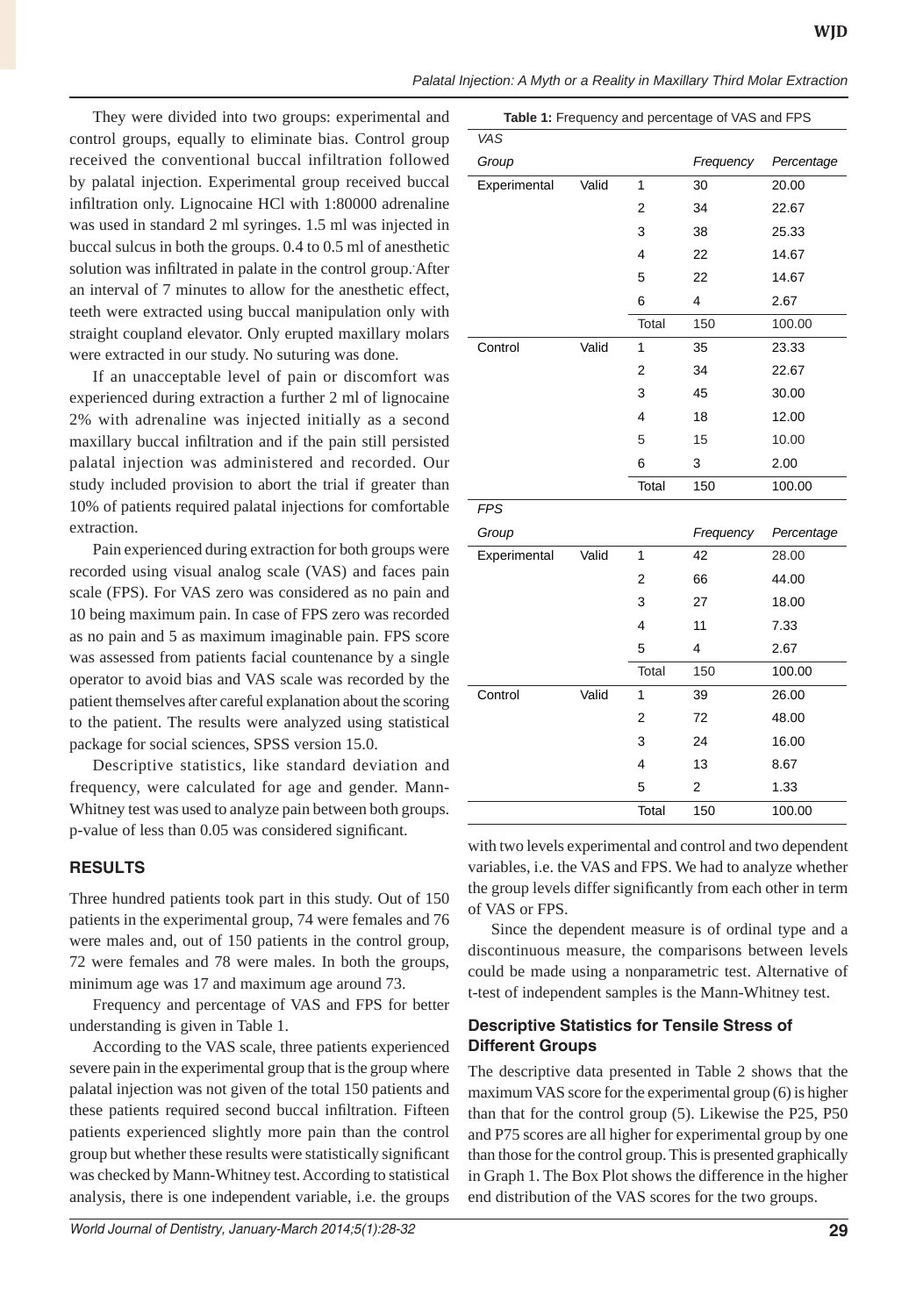|            |                                                                                                      | <b>Table 2:</b> Descriptive statistics for the two groups on two variables |     |           |        |                      |                 |                             |         |         |
|------------|------------------------------------------------------------------------------------------------------|----------------------------------------------------------------------------|-----|-----------|--------|----------------------|-----------------|-----------------------------|---------|---------|
|            | Variables                                                                                            | Groups                                                                     |     | N         | Min    | Max                  | P <sub>25</sub> | P <sub>50</sub><br>(median) | P75     |         |
|            | <b>VAS</b>                                                                                           | Experimental                                                               |     | 150       |        | 6                    | 2               | 3                           | 4       |         |
|            |                                                                                                      | Control                                                                    |     | 150       | 1      | 5                    |                 | 2                           | 3       |         |
|            | <b>FPS</b>                                                                                           | Experimental                                                               |     | 150       | 1      | 6                    | 2               | 3                           | 3       |         |
|            |                                                                                                      |                                                                            |     | 150       | 1      | 5                    |                 | 2                           | 3       |         |
|            | <b>Table 3:</b> Results of the Mann-Whitney test on two variables for comparisons between two groups |                                                                            |     |           |        |                      |                 |                             |         |         |
| Variables  |                                                                                                      | N<br>Groups                                                                |     | Mean rank |        | Mann-Whitney results |                 |                             |         |         |
|            |                                                                                                      |                                                                            |     |           |        |                      | u-value         |                             | z-value | p-value |
| <b>VAS</b> | Experimental                                                                                         |                                                                            | 150 |           | 156.43 |                      | 10361           |                             | $-1.21$ | 0.225   |
|            | Control                                                                                              |                                                                            | 150 |           | 144.57 |                      |                 |                             |         |         |
| <b>FPS</b> | Experimental                                                                                         |                                                                            | 150 |           | 150.45 |                      | 11242.5         |                             | $-0.01$ | 0.991   |

Control 150 150.55



**Graph 1:** Box plot of VAS scores for experimental and control groups



**Graph 2:** Box plot for FPS scores for experimental and control groups

There are five outliers at the upper end distribution of VAS scores for the control group. Thus very few patients in the control group have VAS score more than 4. Whether these differences in the two distributions are statistically significant was checked by using Mann-Whitney test. The results of Mann-Whitney test are presented in Table 3.

The values of Mann-Whitney test associated with the data presented in Table 3 for VAS indicate that the mean rank for the experimental groups is higher compared to that for control. However, the Mann-Whitney u-value is not statistically significant (Mann-Whitney  $u = 10361$ ,  $z = -1.21$ ,  $p = 0.225$ . Thus, the distribution of VAS scores is not different between two groups.

The FPS scale which is recorded by the operator on basis of facial expression of the patient did not show much difference between the two groups though it also recorded severe pain felt by four patients of 150 in experimental group.

The descriptive statistics presented for the FPS scores in Table 2 reveal that the maximum, P25 and P50 scores are higher for experimental group by one than that for the control group respectively. The differences in the two groups' distributions on FPS are presented in Graph 2.

The two boxplots show major overlap and the differences are unlikely to be statistically significant. The associated results of the Mann-Whitney are not statistically significant (Mann-Whitney  $u = 11242.5$ ,  $z = -0.01$ ,  $p = 0.991$ ). Therefore, it can be concluded that the two groups do not differ with respect to the distributions on FPS.

In general, the data shows that experimental and control groups do not differ with respect to the VAS and FPS scores.

The study was designed so that if greater than 10% patients in experimental group reported a level of discomfort requiring palatal injection, the study would abort. This did not occur. No patients required palatal injection in the experimental group.

### **DISCUSSION**

Results of the randomized clinical trial clearly demonstrate that palatal injection is not mandatory for maxillary third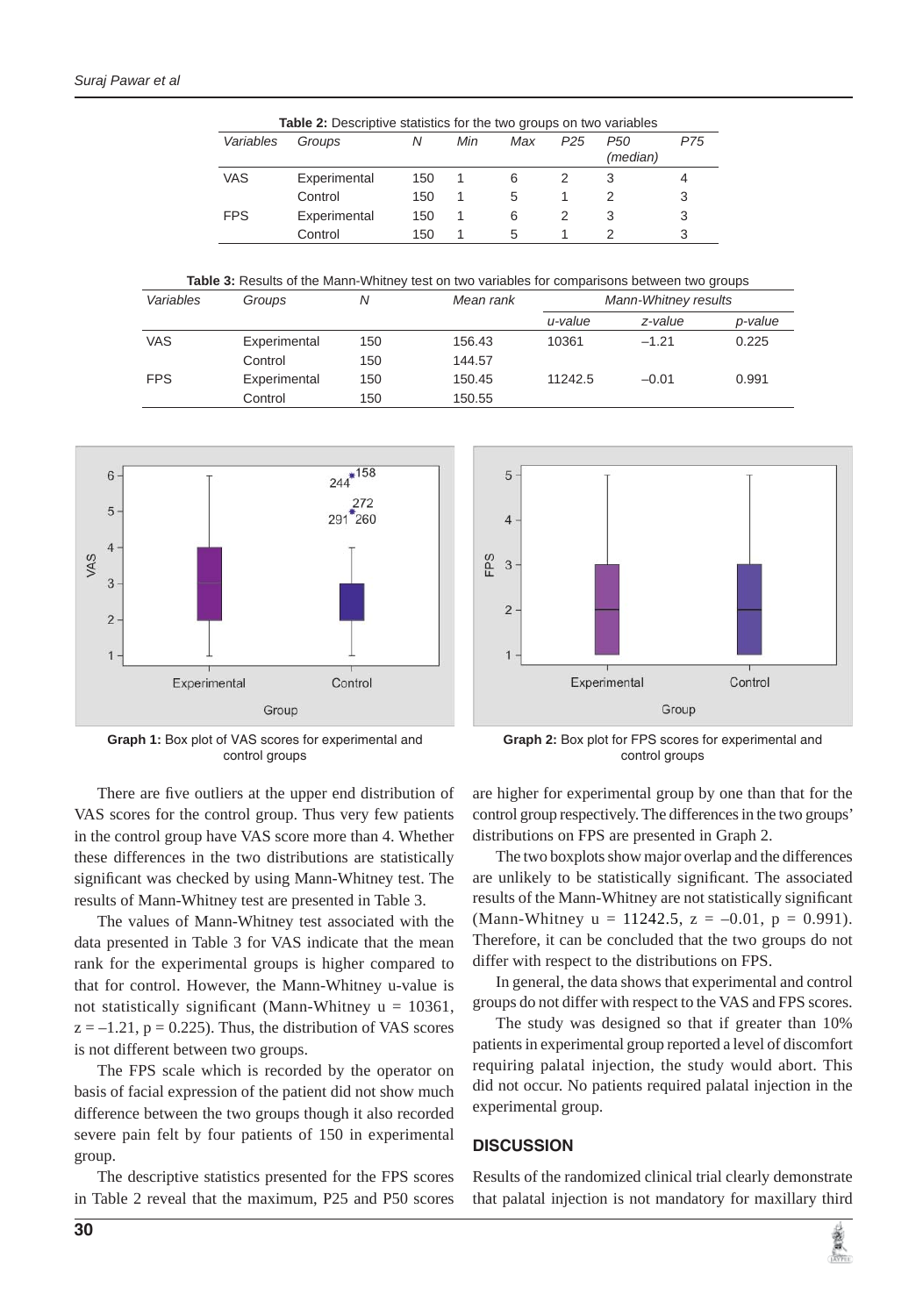molar extraction. Badcock ME<sup>7</sup>et al and Sina<sup>5</sup>et al in their study in 2006 and 2007 respectively, also gave similar results. Although a more definitive conclusion could have been made by Badcock ME et al, if lignocaine had been compared to no injection like in our study instead in that study normal saline administration was included as placebo and also study was conducted on only 51 patients requiring bilateral maxillary third molar removal. In our study, we had 300 patients who required unilateral maxillary molar extraction with equal distribution in experimental and control groups to compare with. Hence, 150 patients underwent extraction without palatal injection.

Sina Uckan<sup>5</sup> et al also conducted a similar study but in his study he used articaine HCl as the anesthetic. Lima<sup>10</sup> et al proved that maxillary third molar extraction could be performed with only 4% articaine HCl buccal infiltrative anesthesia in majority of cases with no need for supplemental palatal injection. Fan<sup>9</sup> et al determined that depositing 1.7 ml of 4% articaine HCl with 1:100,000 epinephrine into buccal vestibule provides similar clinical efficacy as routine type of anesthesia with palatal injection injection for maxillary tooth removal. But contrary, in a study conducted by  $O$ zec<sup>11</sup> et al, they could not find any evidence to confirm the hypothesis regarding vestibule palatal diffusion of articaine. The result of this study contradicts the results of the previous studies on this topic which advocated presences of vestibule palatal diffusion. In a comparative study between articaine and lidocaine, superiority of articaine over lidocaine could not be corroborated. Both solute presented similar behavior and both were not entirely efficient in controlling pain during treatment of irreversible pulpitis, which reveals their similar properties.12 In present study, deposition of lidocaine HCl to the buccal vestibule and 7 minutes latency period reveals statistical results as that of previous studies done using articaine. Raja Shekar  $G<sup>8</sup>$  et al also had similar results in 2011 but their study in particular was preliminary in nature, sample size of the study was small and had an unequal distribution between the control and experimental groups unlike our study.

While according to classical knowledge, 2 to 3 minutes delay will be sufficient in buccal infiltration anesthesia.<sup>2</sup> A prolonged delay is necessary in this technique to allow diffusion of the solution on the palatal side. Similar observation was made by Uckan<sup>5</sup> that palatal tissue are anesthetized sufficiently for extraction as a consequence of diffusion from buccal infiltration with a protracted latency period. In our study, the delay observed was for 7 minutes after the buccal infiltration. Majority of the patients described extraction as completely painless or very slight faint pain. However, it should be noted that palatal mucosa was not reflected or probed in any of the cases.

Number of techniques<sup>1,3,6,13-15</sup> have been mentioned in literature to reduce discomfort of intraoral injections, such as application of topical anesthetic gel/spray, EMLA and TENS. EMLA has been used effectively intraorally; however, it is not designed for intraoral administration, and so contains no flavouring agent and is bitter tasting.<sup>13,14</sup> Similarly, TENS has been advocated as a means of alleviating the pain of intraoral injections<sup>15</sup>: however, a survey conducted in Australia and New Zealand regarding oral maxillofacial surgeons giving palatal injections or not, showed that majority (77 of the 84) surgeons who responded to the survey, 'always' gave palatal injection for extraction of maxillary third molars.<sup>16</sup> No other such survey has been published internationally but it is common practice among clinicians to use conventional methods for maxillary extraction. Our study was therefore also conducted to bring about awareness among practitioners that discomfort to the patient could be avoided by simply modifying the existing technique with avoidance of palatal injection.

Also, there are still relatively few studies that strongly substantiate that palatal injection is not required for maxillary molar extraction after buccal infiltration with 2% lignocaine. However, the result of this study indicates lignocaine has indeed some vestibule palatal diffusion and that, in most cases, supplemental palatal injection is not necessary with prolonged latency period.

## **CONCLUSION**

Palatal anesthesia can be provided in maxillary third molars with buccal infiltration of lignocaine HCl after a latency period of 7 minutes without the need for second palatal injection. Therefore, we can conclude that palatal injections are not mandatory for extraction of erupted maxillary third molars.

A multicenter research on all maxillary teeth with more than one operator at a larger scale is required to remove bias and to create awareness among dental practitioners.

## **REFERENCES**

- 1. Aslin WR. Reduced discomfort during palatal injection. J Am Dent Assoc 2001;132:1277.
- 2. Malamed SF. Handbook of local anesthesia. 5th ed. Mosby. 2004. p. 202-213.
- 3. McArdle BF. Painless palatal anesthesia. J Am Dent Assoc 1997;128:647.
- 4. Meechan JG. Effective topical anesthetic agents and techniques. Dent Clin North AM 2002;46:759-766.
- 5. Uckan S, Dayangac E, Araz K. Is permanent maxillary tooth removal without palatal injection possible? Oral Surg Oral Med Oral Pathol Oral Radiol Endod 2006;102:733-735.
- 6. Duncan JD, Reeves GW, Fitchie JG. 'Technique to diminish discomfort from the palatal injection'. The Journal of Prosthetic Dentistry, 1992;67(6):901-902.